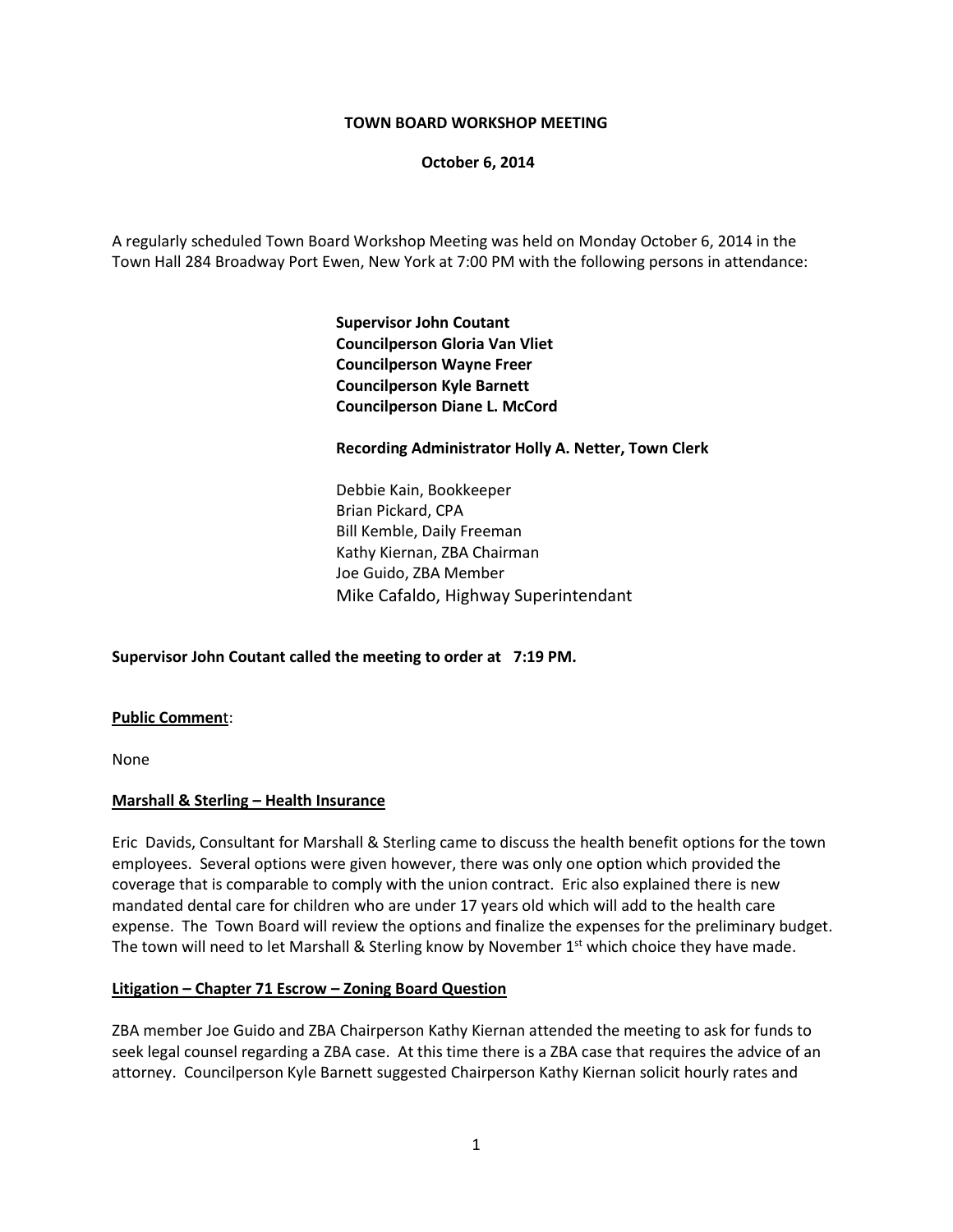obtain the attorney's qualifications to make sure they are well versed in Zoning Law. The current town code will need to be amended to allow the ZBA to obtain an escrow when necessary.

**Supervisor John Coutant made a motion to have Chairperson Kiernan to seek legal counsel not to exceed \$800 to resolve the legal matter that was before the ZBA. Councilperson Gloria Van Vliet seconded the motion.** 

**The board was polled:**

| <b>Supervisor John Coutant</b>        | <b>AYE</b> |
|---------------------------------------|------------|
| <b>Councilperson Gloria Van Vliet</b> | <b>AYE</b> |
| <b>Councilperson Kyle Barnett</b>     | <b>AYE</b> |
| <b>Councilperson Diane McCord</b>     | <b>AYE</b> |
| <b>Councilperson Wayne Freer</b>      | Nο         |

## **Motion Carried, majority was in favor.**

#### **Riverview Cemetery**

An update was given on the status of the Riverview Cemetery's progress. The Association of Cemeteries was contacted and the New York State Cemetery Law was reviewed. Currently we cut the grass twice a year. The Cemetery is asking for \$3,000 to help them sustain the cost of mowing and prolong the cemetery being turned over to the Town at which time it will become our fiscal responsibility. The cemetery is currently run by volunteers, with no administrative expenses. It cost approximately \$6,000 for the mowing per year. Councilperson Barnett suggested the Town mow it twice and give \$1,000 which will prolong the takeover for approximately 10 years. The problem of cemetery abandonment is not unique to Esopus, many towns throughout the state are facing the same issue.

#### **Drainage Highway Department**

The highway department made modifications to drainage inside the highway garage to keep water off the floor of the shop. Supervisor Coutant commended Highway Superintendent Mike Cafaldo for a job well done. Supervisor Coutant also suggested the Board Members stop by to see the improvements.

#### **Drainage- Rifton Problem (letter**)

Supervisor Coutant drafted a letter to address the drainage concern on Pine Street & 213 in Rifton. Mike Cafaldo, NY State DOT and Councilperson Kyle Barnett have been to the property. The pipe that goes past this owner's property was installed by the owner and is too small to handle the flow of water according to the State Highway Department. Everyone is in agreement that it is the property owner's responsibility neither the Town's nor the State's.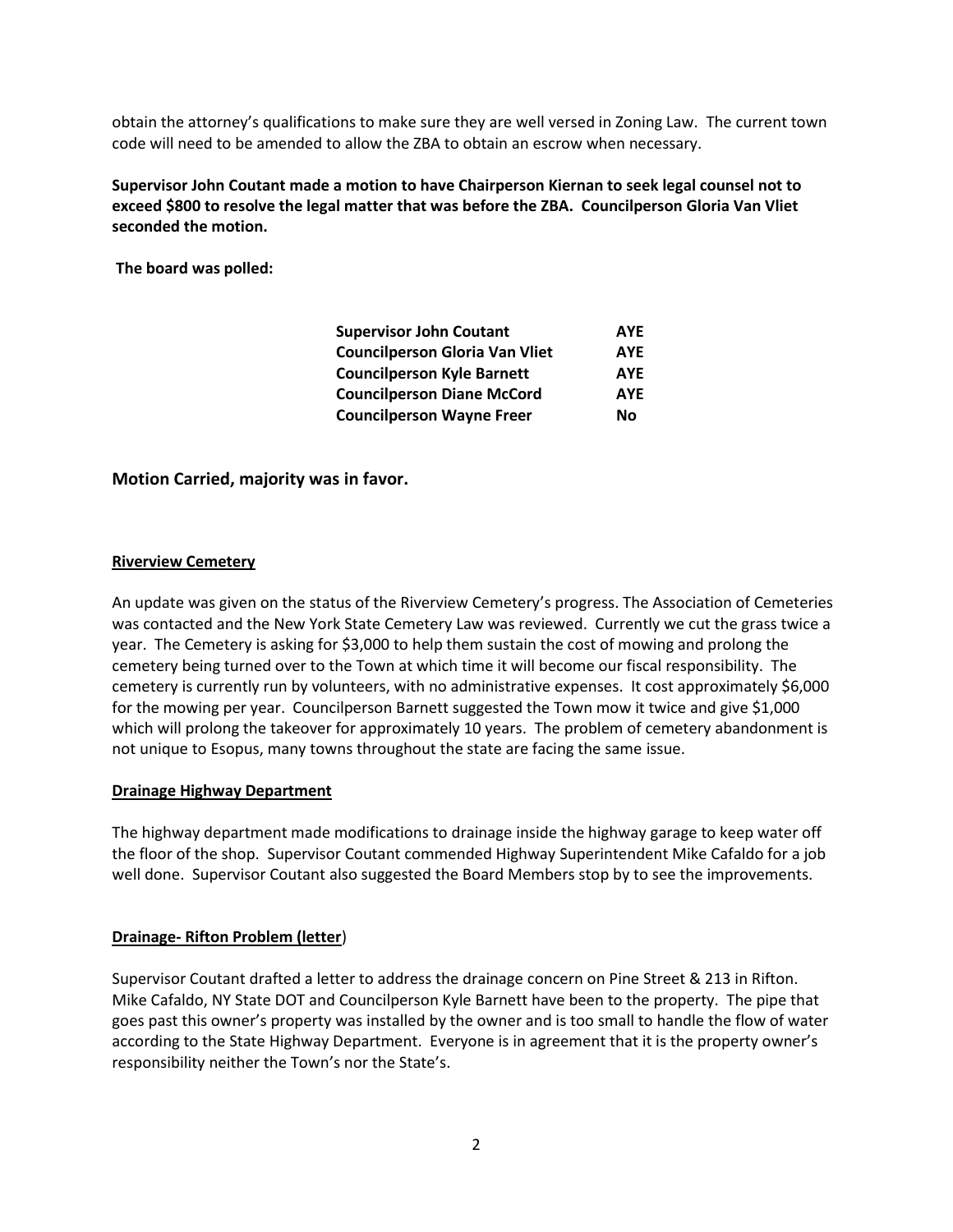## **Sprinkler System Contract**

Supervisor Coutant will ask for the authorization to sign the Sprinkler Contract at the Town Board meeting on October 16<sup>th</sup>. The contract remained the same from prior years.

## **Solar Project – Contract & Attorney Response (possible special meeting)**

A letter was received from Attorney Paul Kellar in response to the SunEdison proposed Agreement. Councilperson Kyle Barnett thought the issue made by Attorney Kellar suggesting the Board may want to consult someone with expertise in power agreements was thought provoking. Councilperson Wayne Freer feels we should take our attorney's advice and look to have someone review the contract that has expertise in power agreements to ensure the calculations are correct. Supervisor John Coutant will set up a meeting with Randolph Horner and Paul Kellar so they can address any concerns with the contract.

# **Hacker & Murphy Invoice**

There seems to be an error in an invoice that was received from Hacker & Murphy regarding the Riverview Condominium litigation. Councilperson Barnett will follow up and have the corrections made prior to the bill being authorized for payment.

# **Resolution –UCRRA**

Ulster County Association of Town Supervisors & Mayors have put together a resolution addressing the increased UCRRA charges scheduled to be incurred by our transfer stations in 2015 which will be given to the legislative body and UCRRA. UCRRA picks up recyclables that are clean and separated from the towns which are sold by the UCRRA at a much higher price than the co-mingled recyclables the UCRRA receives from private haulers. The association is requesting the towns not be charged "pull" fees or bin rental fees for recyclables. Instead these costs should be shared by all by raising the tipping fee for everyone by \$2.00 per ton or by the county handling those costs by paying a net service fee equal to that amount. The membership feels they are being unfairly burdened with costs associated with following environmentally responsible procedures. Everyone should share the cost of recycling. A copy of the UCRRA draft budget was supplied with the resolution and it was forwarded to Kurt Dankelman, Esopus Recycling Coordinator for review.

# **Miscellaneous**

Councilperson Gloria Van Vliet asked for the status of the church parking lot. The church is having difficulty and needs to sell the property. Councilperson Van Vliet would like to budget the money in case the grant funds do not come. Supervisor John Coutant said Senator Cahill's office has not done a thing but make excuses over the past few months when he has tried to get an answer on when we would get the money. Councilperson McCord said we made a promise and she would like to know what it would cost for a BAN.

The environmental Board wants to work on a community garden and compost on Town Property. They would also like to have a farmers market. Councilperson Wayne Freer said there are 4 – 5 people who are interested in becoming a member of a tourism advisory board here in the Town. This topic will be discussed at a future meeting.